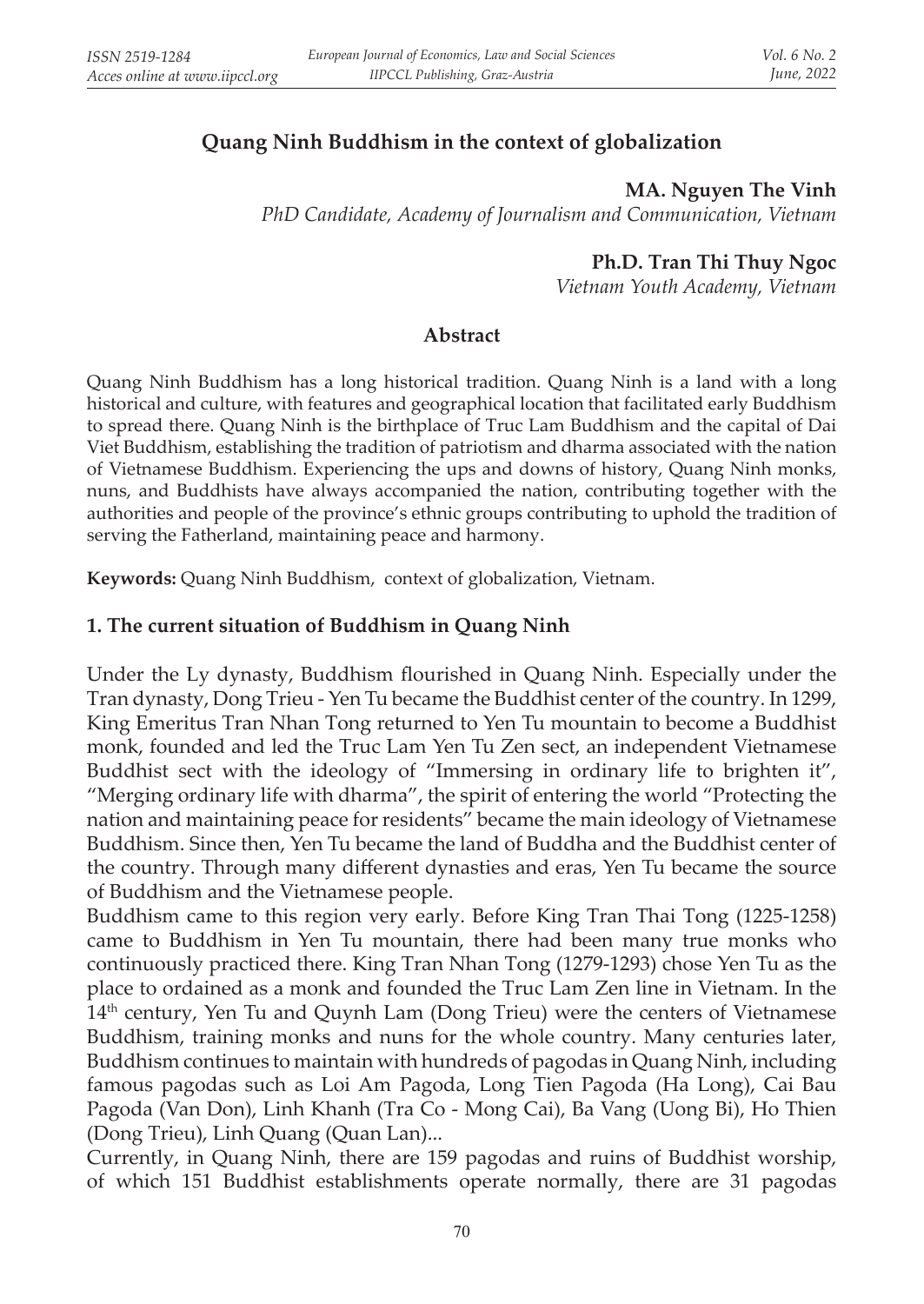recognized as historical and cultural relics by the state, and 107 pagodas are being looked after and preserved by monks, nuns and Buddhists, and 52 pagodas are currently ruins or occupied. Currently, the whole province has more than 500 monks and nuns who directly manage, study and practice religion at monasteries and over 185,000 lay Buddhists, living in 250 monasteries, Buddhist associations and groups. With a solid foundation of study and practice, the monks and nuns are ready to do everything for the development of Buddhism in the whole country and contribute to all general movements of Quang Ninh province with the goal of building a beautiful, peaceful, wealthy, civilized society.

Over the past years, Buddhism in Quang Ninh province has grown tremendously, together contributing moral and intellectual virtues to stabilizing and developing in the near future, worthy of the name as the birthplace of Truc Lam Yen Tu Buddhism. The Central Committee of the Vietnam Buddhist Sangha together with the Party Committee, government and people of Quang Ninh province have a policy of restoring Truc Lam Yen Tu Buddhism. Currently, the whole province has more than 600 monks and nuns who directly manage, study and practice religion at monasteries and over 165 thousand lay Buddhists living in 230 Buddhist ashrams, groups and associations.

The Quang Ninh Provincial Buddhist Sangha reviewed and selected five monks and nuns to participate in the entrance exam for the joint class of the Vietnam Buddhist Academy in Hanoi; 05 monks and nuns entered the Buddhist Intermediate Schools; a number of monks and nuns participated in the entrance exam for Masters and Doctors of Buddhism at the Vietnam Buddhist Academy in Hanoi. Currently, the Vietnam Buddhist Sangha in Quang Ninh province has 60 monks and nuns studying at educational institutions of the Vietnam Buddhist Sangha. Currently, in the province, 12/13 localities at district level have established a Buddhist Sangha and have Buddhist worship facilities; Only the border district of Binh Lieu has not yet established an Executive Board and a Buddhist worship establishment.

Since the establishment of the Executive Board of the Buddhist Sangha in Quang Ninh province, the monks, nuns, and Buddhists of Quang Ninh province are under the direct leadership of the Central Committee of the Vietnam Buddhist Sangha, constantly upholding the tradition of patriotism, attachment to the nation, solidarity and harmony, whole-hearted to serve the community, religion and nation.

## **2 . Features of Buddhism in Quang Ninh**

*2.1. Buddhism in Quang Ninh has an uneven distribution of pagodas in the localities* Due to geographical conditions, history and socio-economic situation, Buddhism has uneven distribution among localities. Buddhist and Buddhist worship establishments are mainly concentrated in urban districts, towns and cities, such as: Ha Long, Cam Pha, Uong Bi, Dong Trieu, and Quang Yen. In mountainous districts, islands and eastern districts such as Binh Lieu, Ba Che, Co To, Hai Ha and Dam Ha, there are currently very few monks and nuns, Buddhists and worship facilities.

Buddhism in Quang Ninh is mainly concentrated in the western part of the province, which is an ancient land, where a large number of Vietnamese people gather; As the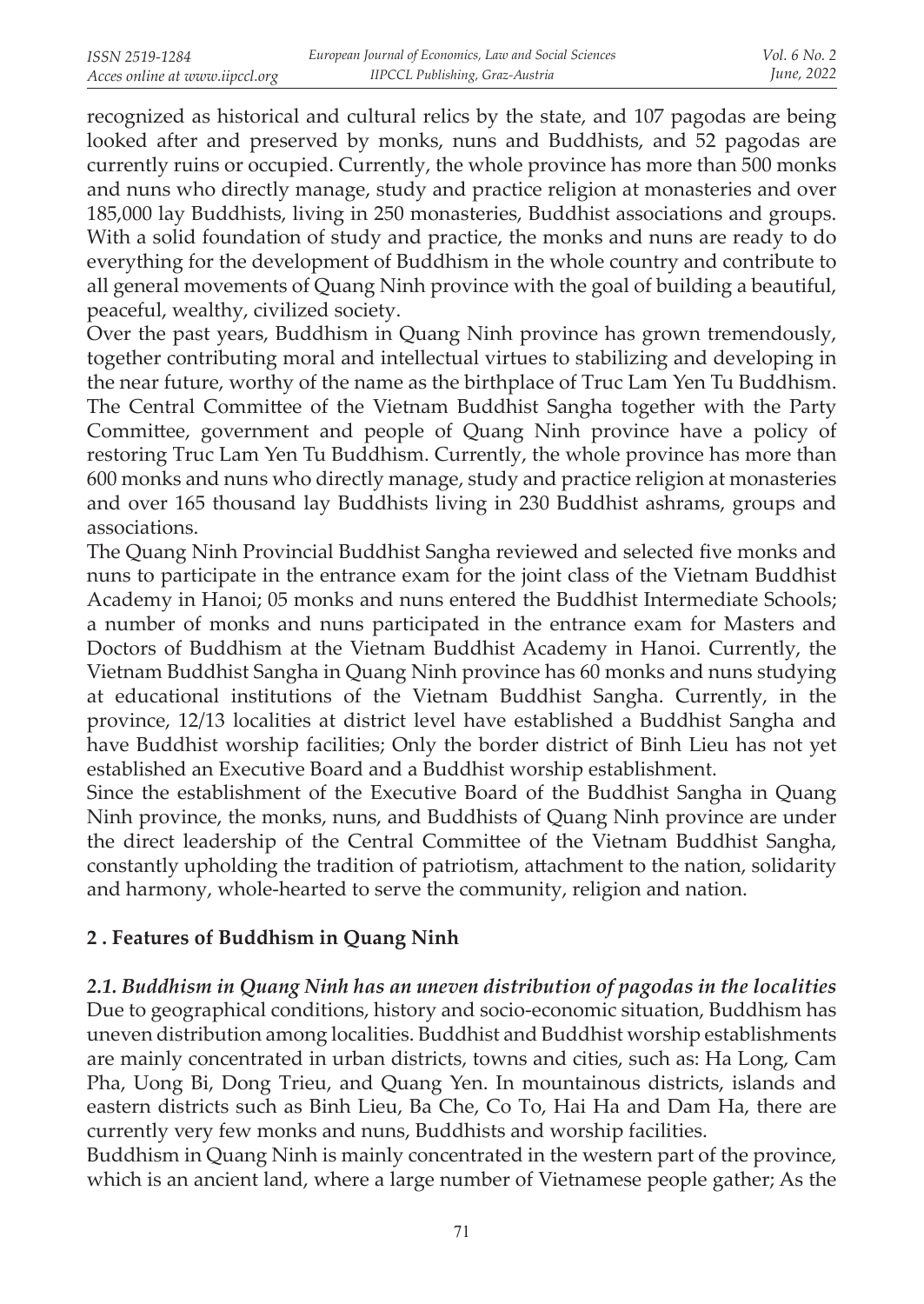eastern part of the province from Tien Yen district to Hai Ha district was formerly inhabited by ethnic minorities and the Chinese, they have their own beliefs, and thus there are few Buddhist pagodas there. In Mong Cai, a group of Vietnamese people who settled there built a pagoda to worship Buddha. In Quang Yen, there is Dong Phuc pagoda (Yen Giang ward of Quang Yen town) from the Ly dynasty and a system of pagodas in the Ha Nam peninsula.

In terms of the cities and towns in Quang Ninh, the places where most pagodas are concentrated are Uong Bi and Dong Trieu, especially Dong Trieu with a system of many pagodas. In the Dai Viet historical records, it is very clearly stated that Dong Trieu was the land of Buddha, there was a period when one fourth of the population of Dong Trieu were monks. In the eastern region of Quang Ninh reside Chinese people, so Buddhism has little influence. The Western region is influenced by the cultural revolution, so many pagodas have been demolished and monks are rare.

## *2.2. Quang Ninh is the place where Truc Lam Yen Tu Buddhism was establshed - the specificity of Vietnamese Buddhism*

Under the Ly dynasty, Buddhism is divided into three types of meditation:

*The Zen sect of Vinitaruci* (entered Vietnam from 580 AD, centered at Dau Pagoda, Bac Ninh). At the end of the Ly Dynasty, there was no inheritance.

*Vo Ngon Thong Zen sect* developed very brilliantly until the end of the Ly dynasty when Buddhism was brought to Yen Tu. Before Buddhism Tran Nhan Tong was the 6th generation successor (about 150 years)

*The Zen sect of Thao Duong* (entered in Thang Long). At the end of the Ly Dynasty, there was no inheritance.

In the winter of November 1299, Tran Nhan Tong went to Yen Tu to become a monk, founding Truc Lam Yen Tu Buddhism, unifying the thought of the previous three types of meditation to establish Truc Lam Yen Tu Buddhism. Later people called it Truc Lam Buddhism, formerly known as inheriting the feature of entering the world of Buddhism. The philosophy of Buddha-nature is favoured by many Zen masters. From this philosophy, a compassionate, humane, selfless, selfless lifestyle has been formed for monks, nuns, Buddhists and Vietnamese people in general and Quang Ninh people in particular.

The Buddhist practice of Truc Lam "Three teachings are the same, the three schools are together, the three vehicles are the same". In Theravada Buddhism, including Zen Buddhism, Pure Land Buddhism, and Tantric Buddhism, Truc Lam Yen Tu's Zen Buddhism, there is no distinction (companion of the three sects). Buddhism is divided into Hinayana and Mahayana, but following Truc Lam Buddhism, these subgroups are without distinction, yet still advances to Buddha Vehicle (three vehicles are the same).

The composition *Khoa Hu Luc* is a famous work of Tran Thai Tong, laying the foundation for the birth of Truc Lam Buddhist ideology. On the basis of inheritance and development, the ideas of Zen, Tranquility, Confucianism, Laotian became the first great set of Buddhist philosophy and outlook on life in Vietnam. He deeply understood the philosophy of impermanence about the condition of humans. According to him, humans are a dynamic, temporary combination of the five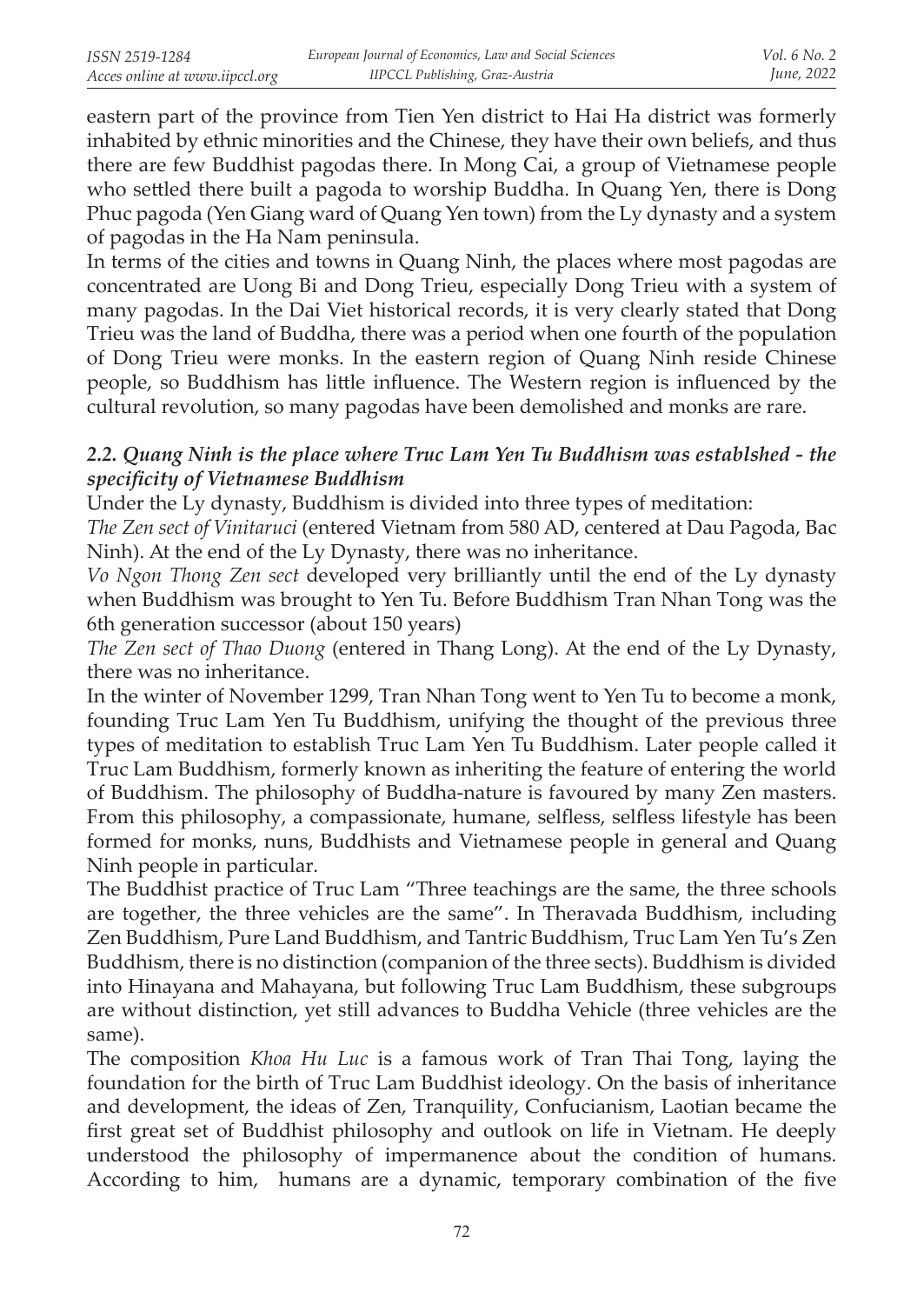dynamic aggregates, so humans are also virtual, not real. A person's life is as fleeting as water on a river, momentary as a cloud on a mountain top. After their appearance, people have to endure so much suffering, the suffering of birth, old age, sickness, and death. Life and death are just the dissolution of the Five Aggregates. In order to get rid of suffering, people must practice, break the six thieves to make the six divine powers, and turn eight sufferings into eight freedoms. When escaping the cycle of reincarnation- birth and death, people live freely and without worries<sup>1</sup>.

According to Tran Thai Tong, the identity and Buddha nature are latent in each person, the problem is to figure it out, to build the character, to "eliminate grass" (i.e. eliminate ignorance and false thoughts) and then "break the ground". (digging the root of these ignorance and delusions) for the end of birth and death. Therefore, in Tran Thai Tong's Buddhist outlook on life, perfecting the mind, saving suffering in the mind of each individual is the core issue. Thus, the concept of man and Tran Thai Tong's life and the Buddhist outlook on life has something sad, melancholy, cynical, tormented, believing in fate. Perhaps that perspective is due to the tragedy of his life and the concern about a king' mission when the country is in danger.

Overcoming limitations in the concept of humans and the life of his ancestors and predecessors. Emperor Tran Nhan Tong brought the outlook on life of Buddhism to the peak of perfection, associated religion with life and founded a separate Buddhist Zen sect for Vietnam, which is Truc Lam Yen Tu. His Buddhist outlook on life also absorbed the progressive ideas of Confucianism. It is the traditional patriotic ideas along with the Confucian teachings that contribute to the positive progress of Tran Nhan Tong's Buddhist outlook on life.

According to Tran Nhan Tong, human beings cannot avoid birth and death and the cycle of cause and effect. On the contrary, they must be in birth and death to understand its nature, to realize no birth, no death. For him, life and death is not a trivial matter, yet it is necessary to live fully for life, for religion, not to let time pass wastefully. According to him, a young man should do his best to contribute to the country as he owes the country. It is this concept of Tran Nhan Tong that has created a distinct mark for the Vietnamese Buddhist outlook on life, a patriotic Buddhist outlook on life, associated with the people and the country.

 According to Tran Nhan Tong, the Buddha is in the heart, the Buddha is inside each person, there is no need to look far. Since covered by the dust, people do not realize the brightness of the mind, if the heart is pure, it is the Peaceful Land, Amitabha, and Ultimate Bliss. To be enlightened, one does not need to look far away, yet just return to the brightness of mind. Tran Nhan Tong followed the right path that the previous Buddhas did, which is ordained as a monk, and practicing Dau Da. He abandoned his position of nobility, wealth, and lived a peaceful life, following the good lifestyle of the Buddha. The aspirations of Tran Nhan Tong was to build a Vietnamese society with Buddhist ethics as the foundation.

Tran Nhan Tong's ideology inherits the point of view of Tue Trung Thuong Si with the idea of "Immersing in ordinary life to brighten it". Buddhism is only valid in this life. When people practice a religion to beautify this life, there is no religion if people

<sup>&</sup>lt;sup>1</sup> The work " *Khoa Hu Luc* " by Tran Thai Tong, translator Nguyen Dang Thuc, Khuong Viet Publisher, 1972, p.59.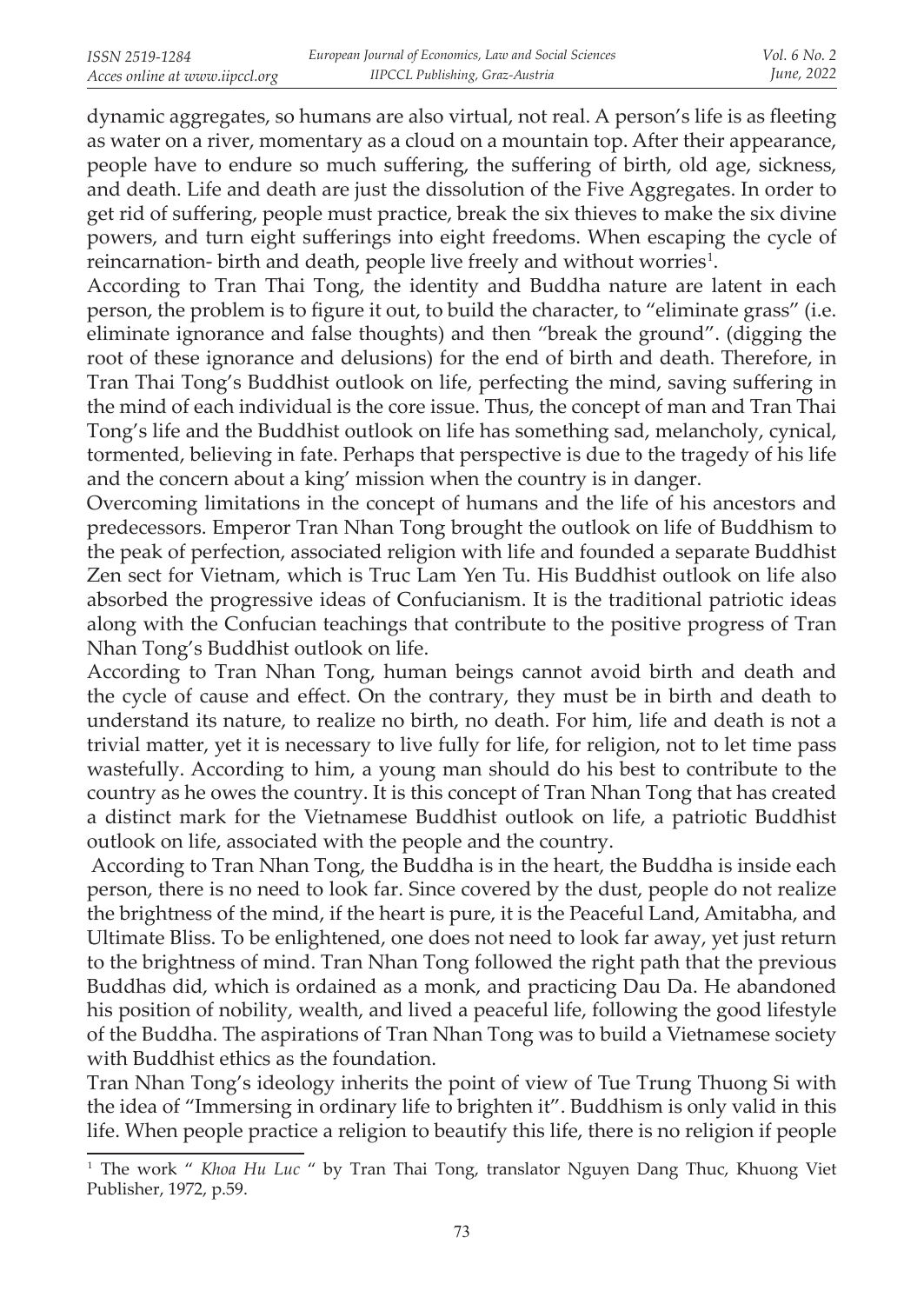separate it from life, it appreciates the feature of "entering the world". This is the special ideology of Truc Lam Buddhism. This ideology comes from Khuong Viet, monk Van Hanh with the idea of "Protecting the nation and maintaining the peace for residents" to the famous work "Merging ordinary life with dharma ".

The great contribution of Buddhism was in the pre-independence period, using Buddhist intellectuals, appointing Zen master Ngo Chan Luu as Khuong Viet or using diplomatic welcome monks such as Zen master Van Hanh. Buddhism influenced the policy of the nation.

Yen Tu has become the center of Buddhism since King Tran Nhan Tong gave up his throne and took up a monk's robes and founded a typical Buddhist line of Vietnam, which is the typical Buddhism of Vietnam, Truc Lam Yen Tu Zen line and became the first patriarch with the legal name Dieu Ngu Giac Hoang Tran Nhan Tong (1258- 1308). He built hundreds of large and small works on Yen Tu mountain to serve as a place to practice and transmit scriptures and preaching. After Tran Nhan Tong died, Phap Loa Dong Kien Cuong (1284-1330) was the second patriarch of the Truc Lam line. At the religion transmitting center of Phap Loa, there was also Huyen Quang Ly Dao Tai (1254-1334), the third patriarch of the Truc Lam sect.

Yen Tu is the place where King Tran displayed Buddha. Duc Dieu Ngu Giac Hoang Tran Nhan Tong (1258-1308) became king at the age of twenty. After gathering the strength of the united people, defeated the Nguyen Mong invaders twice - the most powerful army at that time, then built a prosperous Dai Viet country. Buddha Emperor Tran Nhan Tong renounced the throne when he was 35 years old, returned to Vu Lam palace and then went to Yen Tu to practice asceticism. Emperor Tran Nhan Tong founded the Truc Lam Yen Tu Zen sect, on the basis of absorbing and inheriting the quintessence of Indian Buddhism and Chinese Buddhism, a line of "entering the world" meditation, imbued with national identity. He died at Ngoa Van Am in the Yen Tu mountain range. Hue Quang tower in front of Hoa Yen pagoda shows the relic of Buddha Emperor Tran Nhan Tong.

During this period, Truc Lam Zen sect developed at its peak, Yen Tu included a large area of land with typical Buddhist architectural constructions: Long Dong, Hoa Yen, Van Tieu, Quynh Lam, Ho Thien, Ngoai Van, Thanh Mai, Con Son and other constructions in the mountains to the west of Yen Tu.

For nearly a thousand years, this has been the place of practice and enlightenment of brave and kind-hearted predecessors such as To Hien Quang (Ly Dynasty) to Patriarchs: Dao Vien, Dai Dang, Tieu Dieu, Hue Tue, Tam To Chuc Lam... During the Tran Dynasty (13th - 14th centuries), from the Le dynasty's Patriarch Chan Nguyen (the 17th century) to the Nguyen Dynasty's Nun Dam Thai (early 20th century). The historical-cultural vestiges existing in Yen Tu are hundreds of towers worshiping the relics of Zen masters, dozens of pagoda foundations, temples of the Tran-Le dynasties under restored and reconstructed pagodas, thousands of ancient relics, statues, bells, steles, tiles, bricks, porcelain, crockery... retain the golden imprint of a bygone era.

Yen Tu Mountain (Yen Tu Son) is 1,068m above sea level in the Dong Trieu mountain range in Northeast Vietnam. The total length of the road that leads to the top of Yen Tu mountain (Dong pagoda) is about 6,000m through thousands of stone steps, forest roads,... Around Yen Tu mountain area, there are important relics and landscapes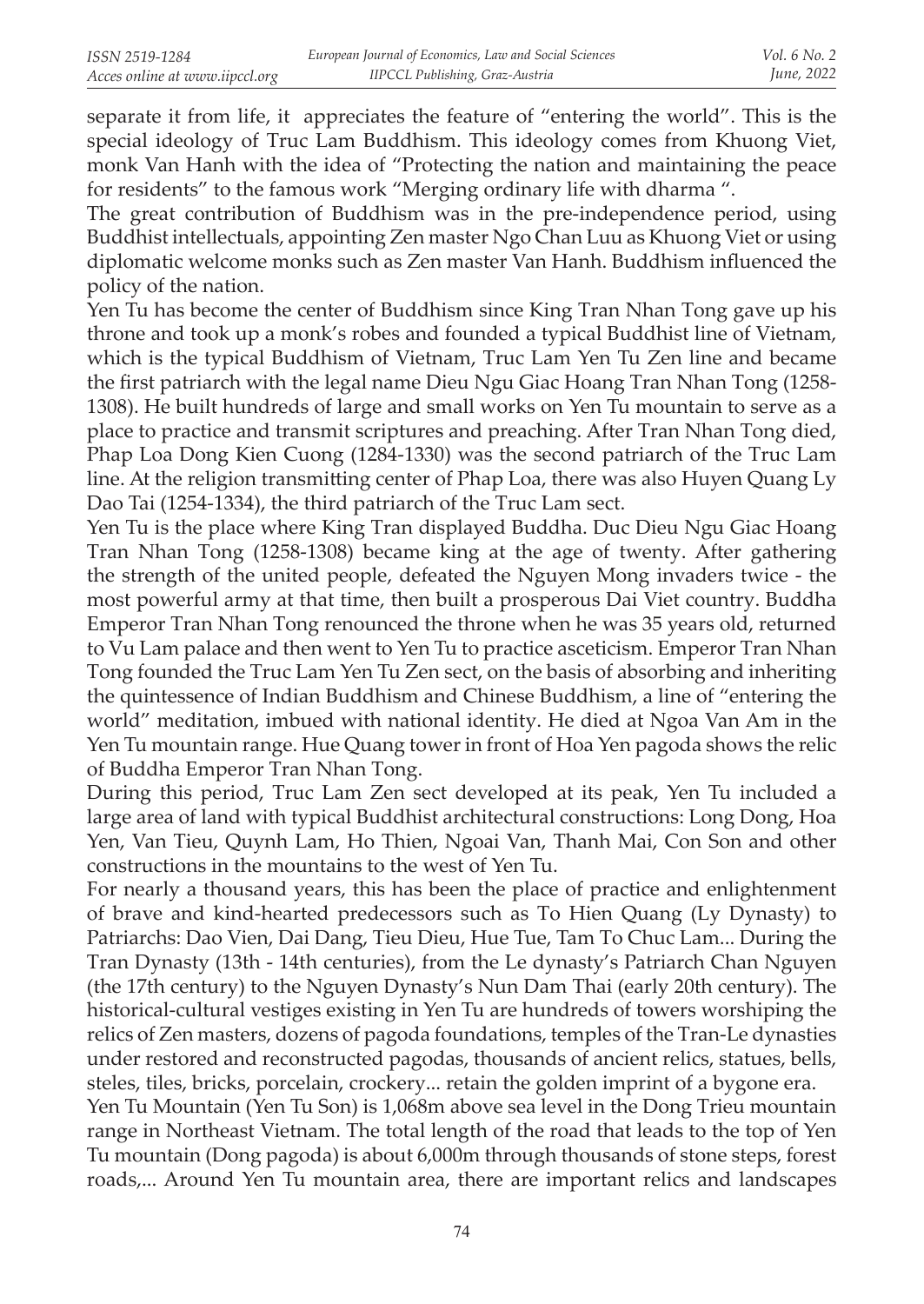such as Tay Yen Tu sanctuary (Bac Giang) and Tran historical site in Dong Trieu (Quang Ninh). This system of monuments and scenic spots is grouped together into the Yen Tu Scenic Landscape Complex to propose to be proposed to UNESCO for recognition as a world heritage site.

Yen Tu mountain has many different names in the past: Tuong Son (Elephant mountain), Bach Van Son (White Cloud mountain), Phu Van Son (Floating cloud mountain), Linh Son (Sacred mountain), An Tu... Inside the mountain is a large coal mine. The waves of the mountains coincide, the forest is covered with thousands of trees, all the mountain ranges lead to Yen Tu, the trees grow precariously on the cliffs, the mossy ancient pagodas, the high waterfalls...

Yen Tu starts from Giai Oan stream. According to the ancient tradition, King Tran Nhan Tong ceded the throne to his son Tran Anh Tong to practice Buddhism. King Tran Nhan Tong had many wives and concubines. They faded to persuade him to return to the palace, so they threw themselves into the stream to commit suicide. King Tran Nhan Tong sympathized with them, so he built a pagoda to exonerate, since then the stream has been named Giai Oan.

After that, it comes to Hoa Yen Pagoda (also known as Ca Pagoda, Phu Van Pagoda, Van Yen Pagoda), which is located at an altitude of 543m with rows of ancient pine trees, planted since King Tran Nhan Tong started to practice Budhism on Yen Tu. Around the pagoda, there are six towers, the largest one is Tran Nhan Tong's tomb tower, on both sides are the tombs of Monk Phap Loa and Monk Huyen Quang.

Above an altitude of 700 m is Van Tieu pagoda lurking in the clouds on the mountainside. At the top is Dong Pagoda, at the altitude of 1,068m high. The pagoda was built in the Late Le Dynasty with the name Thien Truc Tu. At the beginning of 2007, the new Dong Pagoda, built entirely of pure copper (3m high,  $12m<sup>2</sup>$  wide, 60 tons in weight) was brought to the top of Yen Tu. Along the way, there are some spots such as Thap To, Mot Mai pagoda, Bao Sai pagoda, Yen Ky Sinh stone statue, Ngoa Van temple, fairy chess board, eco-tourism areas Golden Waterfall, Silver Waterfall.

## *2.3. Quang Ninh Buddhist Sangha was established relatively late compared to other provinces in the country.*

In January 2005, the Buddhist Sangha of Quang Ninh Province was officially established. The monks and nuns in other provinces returned to restore and receive pagodas. When the festival in Yen Tu was reorganized, the province began to pay more attention to Buddhism. When the province's Sangha was first established, there were 36 pagodas. However, so far, after more than 15 years, Quang Ninh has 150 pagodas, 600 monks, about 185,000 Buddhist followers taking refuge in the Three Jewels, officially accounting for about 15% of the province's population with a remarkable growth rate <sup>2</sup>.

Up to now, the Buddhist Sangha in Quang Ninh province has undergone 5 congresses. On February  $21^{st}$ , 2022, the 5th Buddhist Congress of Quang Ninh Province took place, term 2022-2027. Quang Ninh Buddhism inherits the history and achievements, together to contribute to the strong and comprehensive development of Vietnam Buddhist Sangha in Quang Ninh province. Improve the quality of Buddhist and

<sup>2</sup> Document of *the 5th Buddhist Congress of Quang Ninh Province* , term 2022-2027, p.8.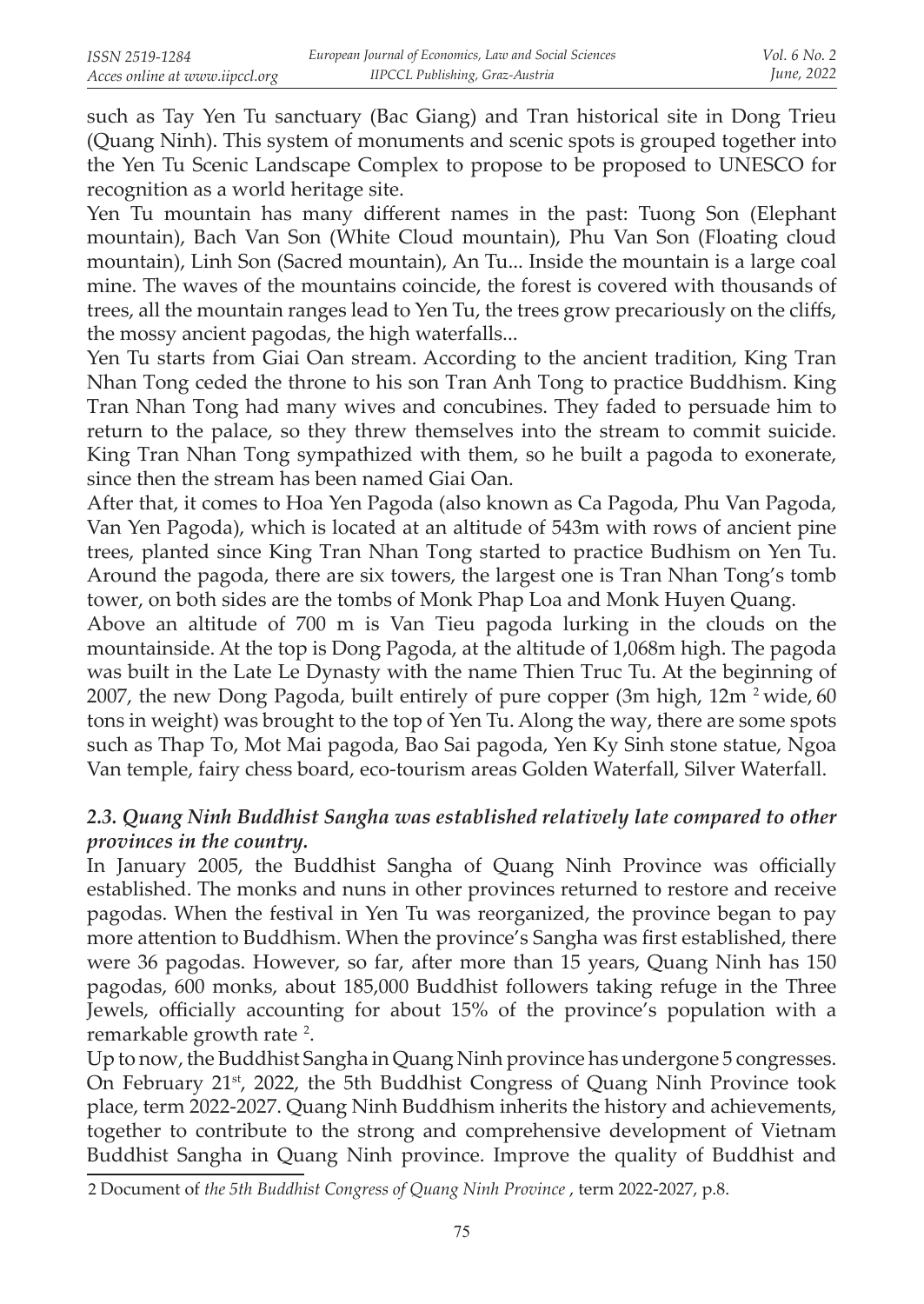social work. Training a team of monks and nuns with enough virtue; restoring and building worship facilities; developing Buddhism in remote and isolated areas, ethnic minority areas, border and island areas. Buddhism in Quang Ninh province focuses on the strategy of stability, unity and comprehensive development, bringing the Buddhist movement forward quickly, strongly and sustainably. Promoting the spirit of national protection for the people, applying it to practical social life, together with all classes of people to build the country and the province to become richer and more beautiful, all for the sake of a wealthy and strong country and a democratic and civilized society.

# *2.4. The Buddhist view of life has a connection between religion and life; promote the positive "entering the world" feature from the history of the patriotic tradition of Truc Lam Buddhism to the defense of the Fatherland and socio-economic development in the locality.*

The value of the "entering the world" spirit of the Buddhist outlook on life does not stop at the scriptures yet spreads into life vividly. The Vietnamese Buddhist outlook on life with the concept of Truthfulness, Nirvana, True Mind, Buddha is not far away, yet right in front of everyone's eyes. In fact, in the teachings of Buddhism, there is no mention of social issues, yet the "entering the world" philosophy of Buddhism is the expression of Buddhism's process of adapting to new demands from practice. In each historical period, Buddhism in Quang Ninh promoted its role and had a great influence on the aspects of social life. With the "entering the world" philosophy of Buddhism, Quang Ninh has brought happiness to all sentient beings.

Entering the world comes from the method of meditation on loving-kindness, generating compassion, coming into life to help life; bring the Buddha's teachings to life; In addition, "entering the world" Buddhism is also interested in political, cultural, ethical, and lifestyle issues... By bringing the Buddha's compassionate ideology to help the world, social problems are solved by applying wisdom and useful ideas of Buddhism to the world.

The birth of Truc Lam Zen sect and Truc Lam Buddhist Sangha marked the beginning of an independent Buddhist Sangha organization, affirming the position of Buddhism in the hearts of the nation. With the idea of "Immersing in ordinary life to brighten it" and strong wisdom, national spirit and spreading the Dharma to bring light of enlightenment, social life has a positive effect on the living environment of people. "Entering the worl" Buddhism is a great ideology of Buddhism in general, especially of Truc Lam Buddhism in the 13th-XIV centuries with the spirit of self-enlightenment, bringing the Dharma to brighten life.

During the Tran dynasty, the Tran kings with the idea of "Buddha is in the heart, the mind is Buddha" along with the policy of "not avoiding the world and shouldering the world's affairs", and thus , political institutions were built by the Tran kings on the basis of compassion, ethics and tolerance of Buddhism, which stabilizes society, creates the strength of national unity, firmly defends the country, defeats the Nguyen Mong invaders, and maintains national independence. The "entering the world" of King Tran Nhan Tong brought religion into the world, had a great influence on social life, enhanced the position of the Tran dynasty, and strengthened the dynasty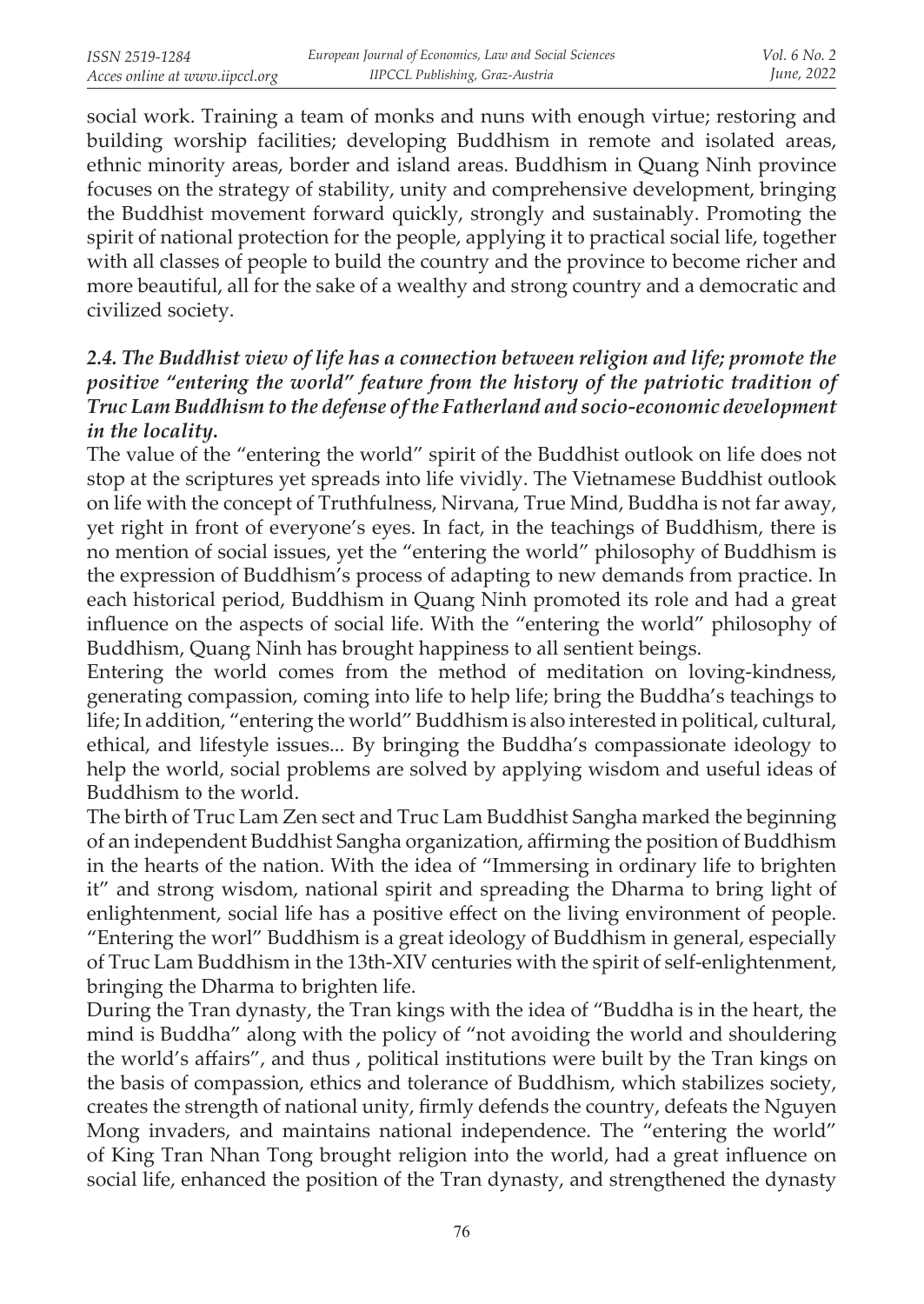throughout the nation's history. It proves that the active philosophy of "entering the world" of Buddhism during the Tran Dynasty made a great contribution to the career of national construction and defense and the prosperous development of Dai Viet.

When the country was invaded by the French colonialists and the American imperialists, Buddhist outlook on life accompanied the nation, making an important part of the great national unity bloc, a large number of followers and dignities of Quang Ninh joined the war to regain the country's independence. Throughout its history, Buddhism in Quang Ninh has always associated to and accompanied the people during the process of national construction and development. When the country carried out the renovation, Quang Ninh Buddhism accompanies the people in the spirit of harmony and solidarity, implementing many activities for the benefit of the country and the people. The attitude of "religion saves life", "religion is close to life" makes it easier for Buddhist outlook on life to enter the lives of the people in Quang Ninh.

Currently, apart from the activities in social life such as charity activities, disaster relief, helping the poor in distress... along with that, monks and Buddhists also contribute to solving environmental problems. youth, education... on the basis of serving human life and society, contributing to building a peaceful world in order that people can be peaceful and happy right in the real world. Charity activities are regular work, each year contributing from 30 to 40 billion VND.

In particular, in the province's socio-economic development, monks who have participated in site clearance and public relations, for example, clearing land for the construction of Van Don airport; when clearing land for Ha Long-Van Don highway, Cua Luc bridge project (Ha Long city), Ha Long - Dong Trieu expressway project, monks are invited to participate; monks also play an important role in mobilizing people to donate land to build new rural roads...

## *2.5. Quang Ninh Buddhism is a bridge to unite Buddhism with Catholicism*

Currently, in Quang Ninh province, the number of Buddhist followers is the largest, many times higher than that of Catholics. Buddhism has over 600 monks with 185,000 followers, while Catholics have 16 priests and about 30-40 thousand followers. In Quang Ninh, there are two main religions, Buddhism and Catholicism, in which Buddhism actively unites with Catholicism.

Every year, the Buddhist Sangha of Quang Ninh province proposes that provincial leaders meet with priests once a year at Christmas. The monk mobilized the police, the army... to support the construction of roads for parishioners and churches. On the occasion of holidays and Tet, Buddhists congratulate Catholics or support the construction of churches, campaigning to build houses of great solidarity in the name of Buddhism in collaboration with Catholicism. For example, a parishioner bought land to donate land to build a church. It was difficult at first to propose to the Provincial People's Committee, yet after that, it was proposed by Venerable Thich Thanh Quyet, Member of the National Assembly and Provincial People's Council and was approved by the Provincial People's Committee to grant land to build Ha Khau Church (Ha Long City).

Along with that, the process of building the church, the dignitaries and monks of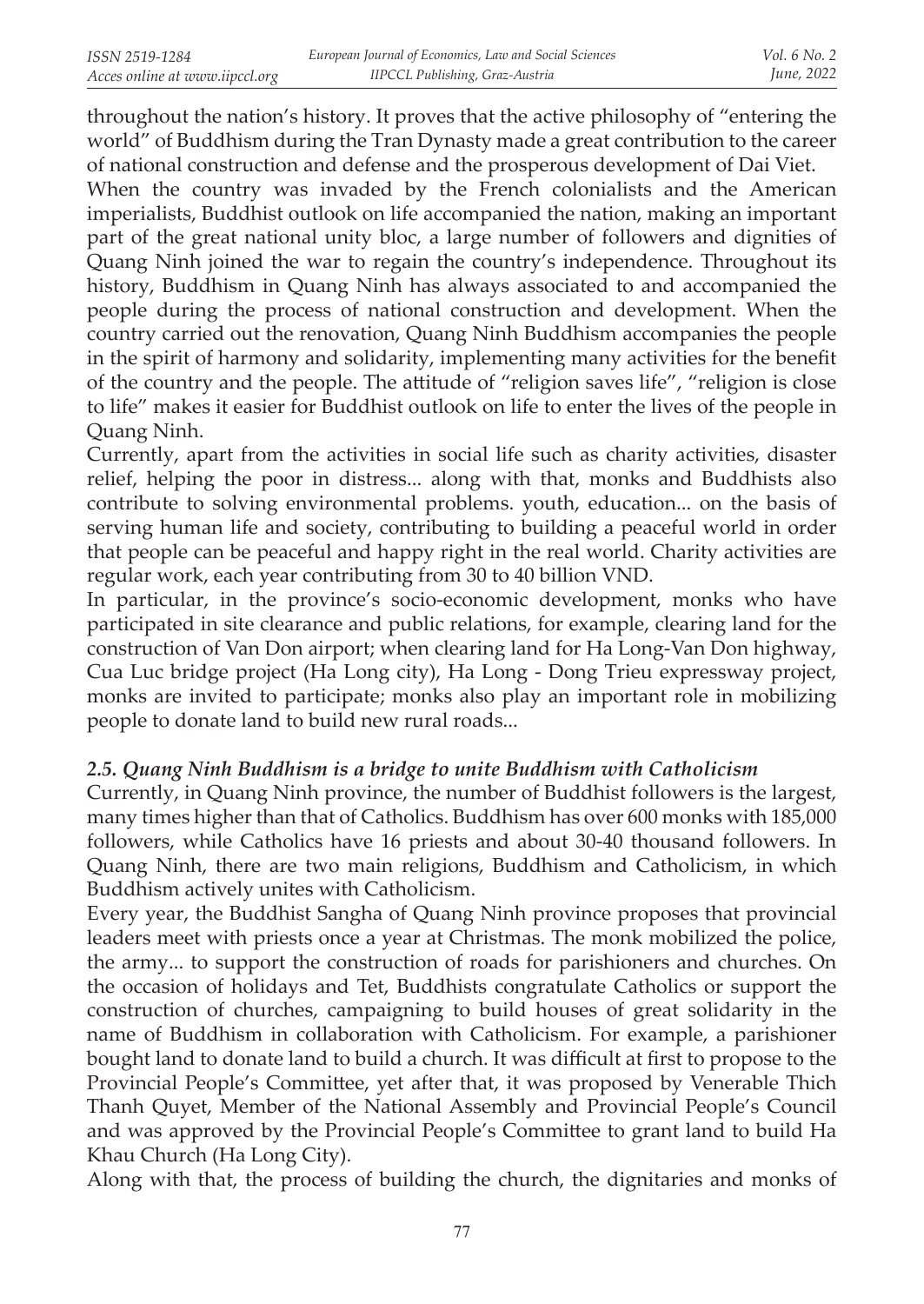Buddhism supported. Through these supports, the believers of the two religions felt solidarity, so Catholics believed in and accompanies the nation, which parishioners was previously very distant and afraid of.

# 2.6. Wherever there is a beautiful and sacred landscape, there is a pagoda to worship *Buddha, and simultaneously, the pagodas all worship Truc Lam Yen Tu Buddhism.*

Quang Ninh has a system of Buddhist architectural works including many pagodas, temples, towers, steles, temples and mausoleums spreading throughout the province, concentrated in Uong Bi and Dong Trieu. Most of these works are located in the open natural space, which are valuable resources for developing spiritual tourism such as Ba Vang Pagoda, Yen Tu Pagoda, Long Tien Pagoda, Loi Am Pagoda, Cai Bau Pagoda, etc. Ngoa Van Pagoda, Ho Thien Pagoda, Lan Pagoda ... even when building remote islands, all pagodas are located there so that visitors can also visit the pagoda to worship Buddha.

Quang Ninh fully converges the typical elements of Buddhism here. It is the birthplace of Truc Lam Buddhism, the place of Buddha's death, and Quynh Lam Pagoda is considered the first Buddhist university of our country. In particular, Quang Ninh has the Yen Tu scenic site where the pure Vietnamese Zen line Truc Lam Yen Tu was formed and developed.

Yen Tu historical and scenic area was recognized as a national relic in 1974, and in 2012 it was recognized as a special national relic and is currently under construction to become a world heritage site. Yen Tu special national relic site, where Vietnamese Buddhism originated, has been promoting many values, making important contributions to the general development of Quang Ninh province.

Quang Ninh also has a rich flora with thousands of ancient trees, beautiful rivers, streams, lakes, and ponds, plus convenient transportation, and at the same time is a place which fully converges elements of human genius and natural beauty to develop Buddhist spiritual tourism. In which, the most direct investment will be focused on tourism, building Uong Bi - Dong Trieu - Quang Yen into a unique cultural - historical - spiritual tourism center.

Especially, the most prominent feature of Buddhism in Quang Ninh is that all pagodas in the province worship the three ancestors of Truc Lam and according to Truc Lam Buddhism , all pagodas worship three ancestors: Tran Nhan Tong, Phap Loa, Huyen Quang. (the three ancestors of Truc Lam) - this is a prominent feature of the pagodas in Quang Ninh.

**In summary,** with all these characteristics, Buddhism automatically becomes a religion that plays an important role in the spiritual life of the people of Quang Ninh, contributing to shaping the lifestyle, customs, and adjusting cultural ethical values of Quang Ninh. The values that Buddhism brings in the spiritual life of Quang Ninh people from the past to the present and in the future. Well implementing the State's policies and laws, fulfilling the duties of citizens, effectively implement the motto "Dharma - Nationalism - Socialism", Quang Ninh monks, nuns, and Buddhists always consider the Vietnam Buddhist Sangha in Quang Ninh province to be a common home, implementing harmony, solidarity and building strong Quang Ninh Buddhist Sangha and Buddhist movements.